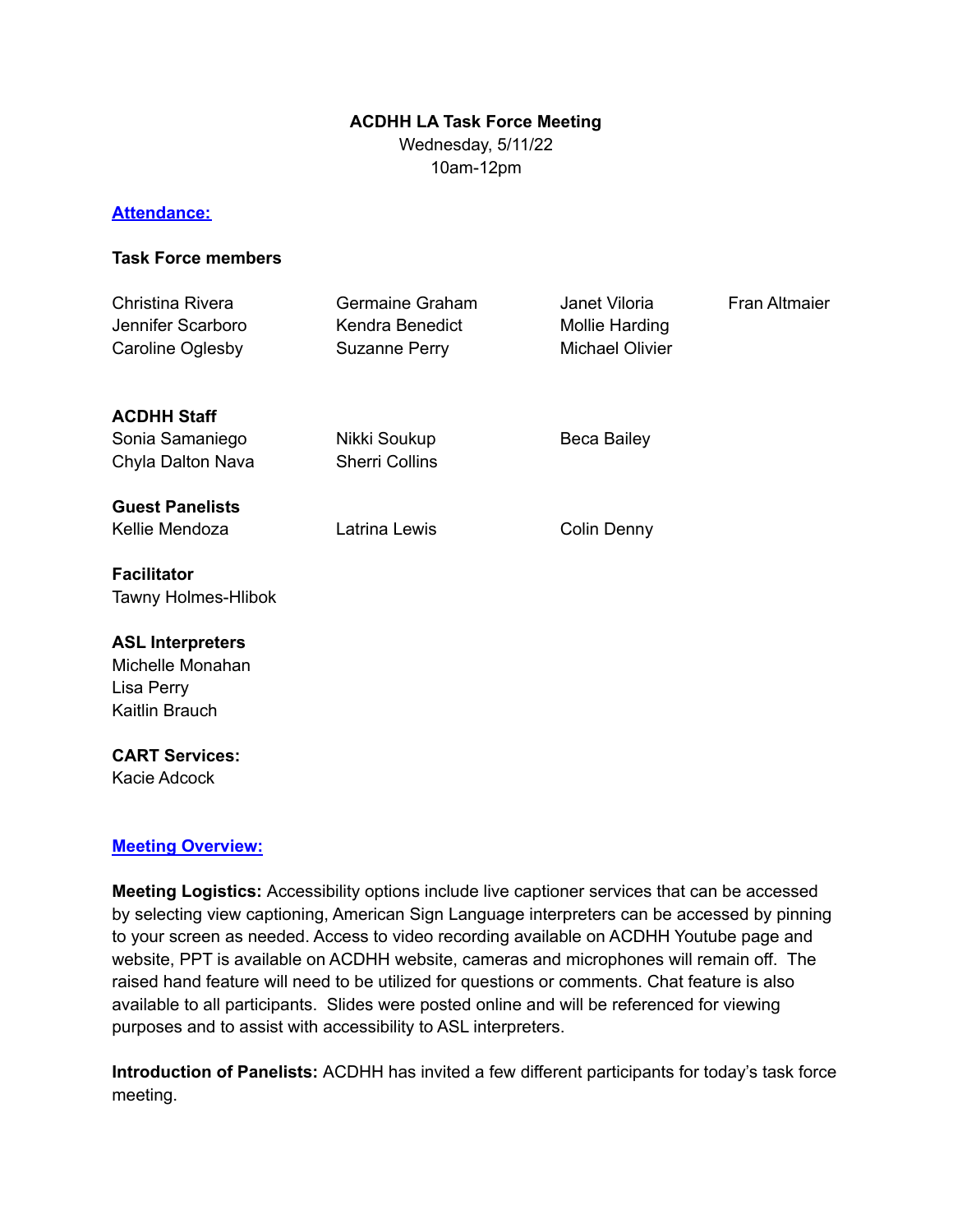#### **Panel Presentation:**

**Colin Denny:** Late deafened adult, grew up hearing using English and Navajo. Learned ASL in teenage years when hearing loss required him to be a visual learner. ASL Tutor in New Mexico on the reservation and grew up in Pinon, AZ.

**Latrina Lewis:** Deaf adult, grew up using spoken language and ASL. Teacher of the Deaf for elementary age students on Tucson campus.

**Kellie Mendoza:** Hard of hearing adult, parent of a Deaf child, grew up with Deaf family members and learned ASL to communicate with family. Currently resides in Florence, AZ.

Panel Q/A session that provided responses to the following questions:

- Can you share a little bit about yourself and how you got involved in the journey of language acquisition for Deaf and Hard of Hearing children and what your role has been in that process?
- What barriers have you faced with language acquisition work, and what rewards have you experienced in that role or with that program related to language acquisition.
- Have you identified any wonderful resources or components that were helpful in your journey and process to language acquisition.
- When we consider the diverse population in the state of Arizona, and based on your experience, what are some things that the task force should consider related to language acquisition in the community?

## **Committee Updates:**

**Assessments Review Subcommittee:** Shared update regarding the research that has been completed to compare other states and the assessment tools that have been approved. California is one of the states that was researched and only has one assessment tool for Spoken language and one assessment tool for American Sign Language. Other states have had multiple assessment tools approved and not sure if either of those models work for the State of AZ. Our group is working to determine what model will work best for AZ. Challenges have been identified and concerns regarding the timeline for final recommendations. Challenges have also been identified for training, funding, assessment and coverage throughout the State of AZ.

**Data & Demographics Subcommittee:** Shared update regarding the current findings for the group. We have identified several gaps in data and really would like to emphasize the need for identifying solutions to the challenges that have been identified. The data that we collected will reflect the concerns that we all know exist in our state and don't want to reinvent the wheel. It has been challenging to identify one source of data since we have so many areas that we want to provide a snapshot of. However, the season that we are in has been very busy with end of